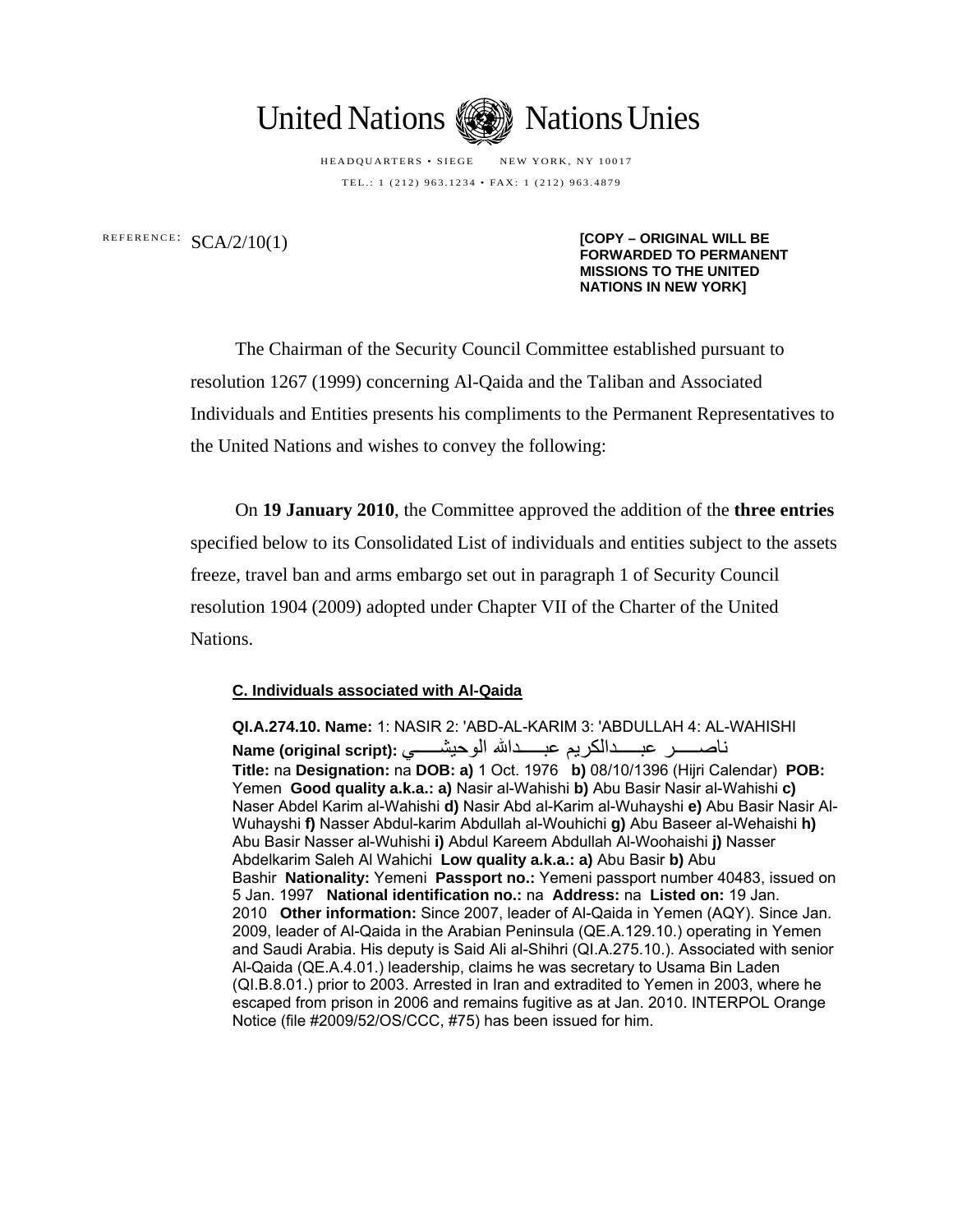سمعيد علسي الشسهري **:(Name (original script** 

**Title:** na **Designation:** na **DOB:** 12 Sep. 1973 **POB:** Riyadh, Saudi Arabia **Good quality a.k.a.: a)** Sa'id Ali Jabir al-Kathim al-Shihri **b)** Said Ali Al Shahri **c)** Said Ali Jaber Al Khasaam Al Shahri **d)** Said Ali Jaber Al Khassam **Low quality a.k.a.: a)** Abu-Sayyaf **b)** Abu-Sufyan al-Azidi **c)** Abu-Sayyaf al-Shihri **d)** Abu Sufian Kadhdhaab Matrook **e)** Salah **f)** Salah Abu Sufyan **g)** Salah al-Din **h)** Abu Osama **i)** Abu Sulaiman **j)** Nur al-Din Afghani Azibk **k)** Alahhaddm **l)** Akhdam **m)** Abu Sufian Al Azadi **n)** Abu Asmaa **Nationality:** Saudi Arabian **Passport no.:** Saudi Arabian passport number C102432, issued on 22 Apr. 2000 , expired on 26 Feb. 2005. Issue date in Hijri Calendar 17/01/1421. Expiry date in Hijri Calendar 17/01/1426. **National identification no.:** Saudi Arabian national identification number 1008168450 **Address:** na **Listed on:** 19 Jan. 2010 **Other information:** Since Jan. 2009, deputy to Nasir 'abd-al-Karim 'Abdullah al-Wahishi (QI.A.274.10.), leader of Al-Qaida in the Arabian Peninsula (QE.A.129.10.) operating in Yemen and Saudi Arabia. Associated with senior Al-Qaida (QE.A.4.01.) leadership. Was in custody of the United States of America between 2001- 2007, detainee number 372. Fugitive in Saudi Arabia among the 85 most wanted persons. Located in Yemen as at Jan. 2010.

## **D. Entities associated with Al-Qaida**

**QE.A.129.10. Name:** AL-QAIDA IN THE ARABIAN PENINSULA (AQAP)

## القاعدة في جزيرة العرب **:(script original (Name**

**A.k.a.: a)** Al-Qaida of Jihad Organization in the Arabian Peninsula **b)** Tanzim Qa'idat al-Jihad fi Jazirat al-Arab **c)** Al-Qaida Organization in the Arabian Peninsula (AQAP) **d)** Al-Qaida in the South Arabian Peninsula **F.k.a.:** Al-Qaida in Yemen (AQY) **Address:**  na **Listed on:** 19 Jan. 2010 **Other information:** AQAP is a regional affiliate of Al-Qaida (QE.A.4.01) and an armed group operating primarily in Arabian Peninsula. Location: Yemen. Alternative location: Saudi Arabia (2004 – 2006). Formed in Jan. 2009 when Al-Qaida in Yemen combined with Saudi Arabian Al-Qaida operatives. Leader of AQAP is Nasir 'abd-al-Karim 'Abdullah Al-Wahishi (QI.A.274.10.) and his deputy is Said Ali Al-Shihri (QI.A.275.10.).

In accordance with paragraph 14 of resolution 1904 (2009), the Committee has made accessible on its website narrative summaries of reasons for listing of the above names, at the following URL: http://www.un.org/sc/committees/1267/narrative.shtml. Copies of these narrative summaries of reasons for listing are attached to this note verbale.